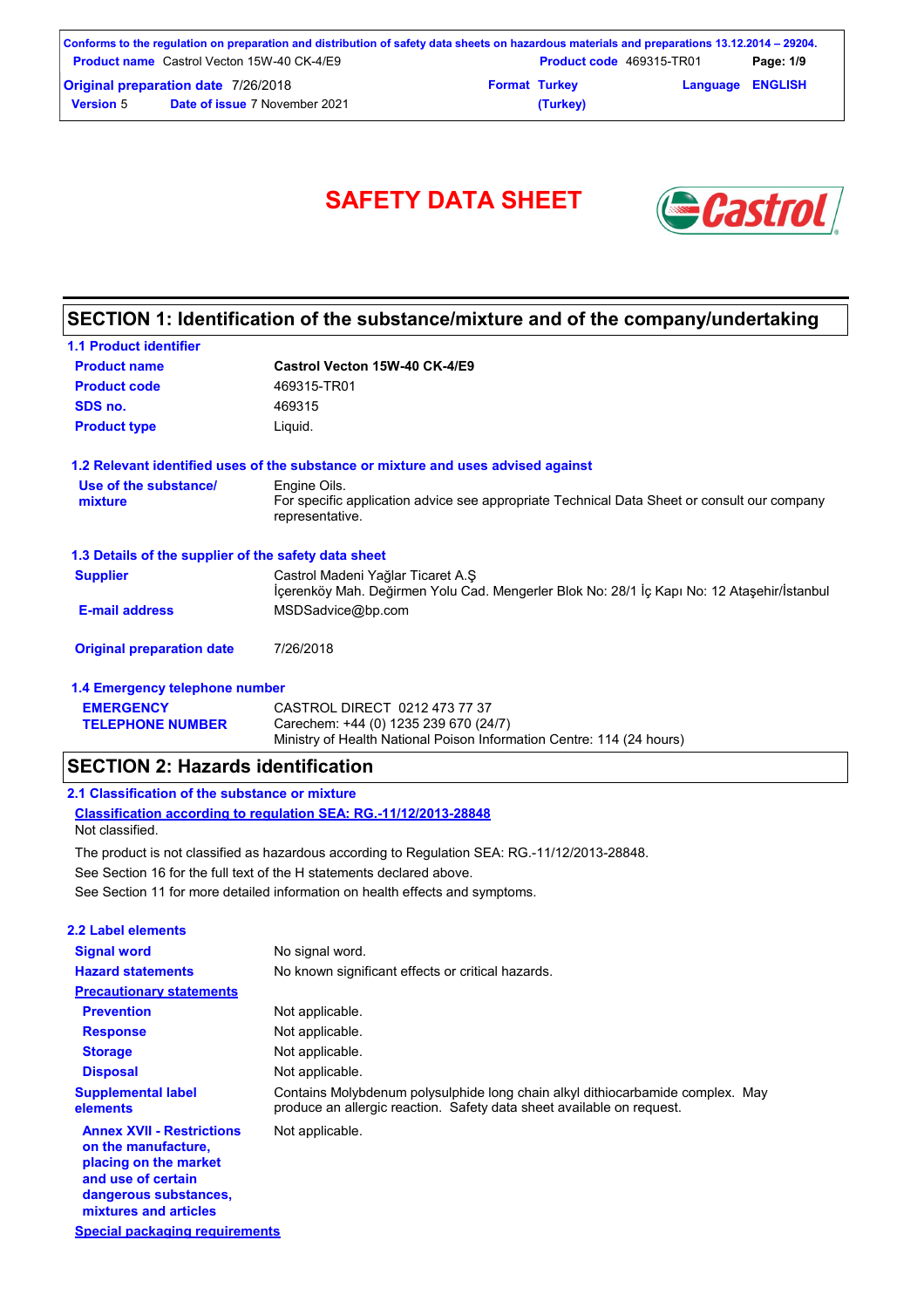| Conforms to the regulation on preparation and distribution of safety data sheets on hazardous materials and preparations 13.12.2014 – 29204. |                                                   |                      |                                 |                         |           |
|----------------------------------------------------------------------------------------------------------------------------------------------|---------------------------------------------------|----------------------|---------------------------------|-------------------------|-----------|
|                                                                                                                                              | <b>Product name</b> Castrol Vecton 15W-40 CK-4/E9 |                      | <b>Product code</b> 469315-TR01 |                         | Page: 2/9 |
| <b>Original preparation date 7/26/2018</b>                                                                                                   |                                                   | <b>Format Turkey</b> |                                 | <b>Language ENGLISH</b> |           |
| <b>Version</b> 5                                                                                                                             | <b>Date of issue 7 November 2021</b>              |                      | (Turkey)                        |                         |           |

| <b>Containers to be fitted</b><br>with child-resistant<br>fastenings | Not applicable.                                                                                                                                                                                                                          |
|----------------------------------------------------------------------|------------------------------------------------------------------------------------------------------------------------------------------------------------------------------------------------------------------------------------------|
| <b>Tactile warning of danger</b>                                     | Not applicable.                                                                                                                                                                                                                          |
| 2.3 Other hazards                                                    |                                                                                                                                                                                                                                          |
| <b>Product meets the criteria</b><br>for PBT or vPvB                 | This mixture does not contain any substances that are assessed to be a PBT or a<br>vPvB.                                                                                                                                                 |
| Other hazards which do<br>not result in classification               | $\triangleright$ efatting to the skin.<br>USED ENGINE OILS<br>Used engine oil may contain hazardous components which have the potential to<br>cause skin cancer.<br>See Toxicological Information, section 11 of this Safety Data Sheet. |
|                                                                      | Experimental data on one or more of the components has been used to determine<br>all or part of the hazard classification of this product.                                                                                               |

# **SECTION 3: Composition/information on ingredients**

| <b>3.2 Mixtures</b>                                                                             | Mixture        |           |                                                                       |             |
|-------------------------------------------------------------------------------------------------|----------------|-----------|-----------------------------------------------------------------------|-------------|
| Highly refined base oil (IP 346 DMSO extract < 3%). Proprietary performance additives.          |                |           |                                                                       |             |
| <b>Product/ingredient name</b>                                                                  | CAS no.        | %         | SEA: RG.-11/12/2013-28848                                             | <b>Type</b> |
| Distillates (petroleum), hydrotreated heavy<br>paraffinic                                       | 64742-54-7     | ≥75 - ≤90 | Not classified.                                                       | $[2]$       |
| Distillates (petroleum), solvent-dewaxed<br>heavy paraffinic                                    | 64742-65-0     | $\leq 5$  | Not classified.                                                       | $[2]$       |
| Distillates (petroleum), hydrotreated heavy<br>paraffinic                                       | 64742-54-7     | ≤3        | Asp. Tox. 1, H304                                                     | [1] [2]     |
| reaction mass of isomers of: C7-9-alkyl 3-<br>(3,5-di-tert-butyl-4-hydroxyphenyl)<br>propionate | 125643-61-0    | $\leq$ 3  | Aquatic Chronic 4, H413                                               | $[1]$       |
| zinc bis[O-(6-methylheptyl)] bis[O-(sec-<br>butyl)] bis(dithiophosphate)                        | 113706-15-3    | $\leq$ 3  | Skin Irrit. 2, H315<br>Eye Dam. 1, H318<br>Aquatic Chronic 2, H411    | $[1]$       |
| Molybdenum polysulphide long chain alkyl<br>dithiocarbamide complex                             | Not available. | ≤0.3      | Skin Irrit. 2, H315<br>Skin Sens. 1B, H317<br>Aquatic Chronic 3, H412 | $[1]$       |

**See Section 16 for the full text of the H statements declared above.**

**There are no additional ingredients present which, within the current knowledge of the supplier and in the concentrations applicable, are classified as hazardous to health or the environment and hence require reporting in this section.**

**Type** 

[1] Substance classified with a health or environmental hazard

[2] Substance with a workplace exposure limit

[3] Substance meets the criteria for PBT

[4] Substance meets the criteria for vPvB

[5] Additional disclosure due to company policy

Occupational exposure limits, if available, are listed in Section 8.

### **SECTION 4: First aid measures**

| <b>4.1 Description of first aid measures</b> |                                                                                                                                                                                                                                         |
|----------------------------------------------|-----------------------------------------------------------------------------------------------------------------------------------------------------------------------------------------------------------------------------------------|
| <b>Inhalation</b>                            | If inhaled, remove to fresh air. Get medical attention if symptoms occur.                                                                                                                                                               |
| Ingestion                                    | Do not induce vomiting unless directed to do so by medical personnel. Get medical<br>attention if symptoms occur.                                                                                                                       |
| <b>Skin contact</b>                          | Wash skin thoroughly with soap and water or use recognised skin cleanser.<br>Remove contaminated clothing and shoes. Wash clothing before reuse. Clean<br>shoes thoroughly before reuse. Get medical attention if symptoms occur.       |
| Eye contact                                  | In case of contact, immediately flush eyes with plenty of water for at least 15<br>minutes. Eyelids should be held away from the eyeball to ensure thorough rinsing.<br>Check for and remove any contact lenses. Get medical attention. |
| <b>Protection of first-aiders</b>            | No action shall be taken involving any personal risk or without suitable training.                                                                                                                                                      |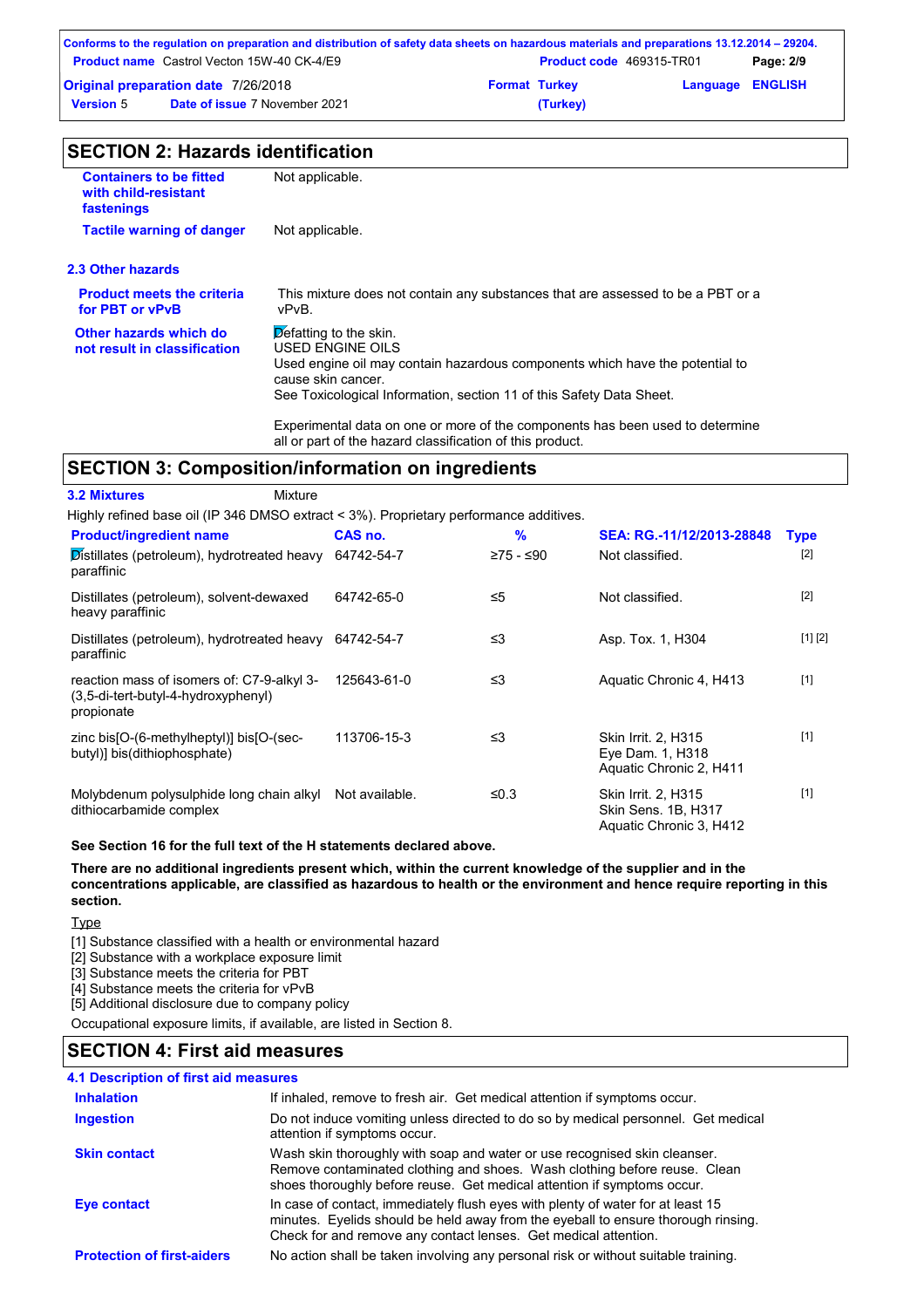|                                            | Conforms to the regulation on preparation and distribution of safety data sheets on hazardous materials and preparations 13.12.2014 – 29204. |                      |                                 |                         |           |
|--------------------------------------------|----------------------------------------------------------------------------------------------------------------------------------------------|----------------------|---------------------------------|-------------------------|-----------|
|                                            | <b>Product name</b> Castrol Vecton 15W-40 CK-4/E9                                                                                            |                      | <b>Product code</b> 469315-TR01 |                         | Page: 3/9 |
| <b>Original preparation date 7/26/2018</b> |                                                                                                                                              | <b>Format Turkey</b> |                                 | <b>Language ENGLISH</b> |           |
| <b>Version 5</b>                           | <b>Date of issue 7 November 2021</b>                                                                                                         |                      | (Turkey)                        |                         |           |

### **SECTION 4: First aid measures**

**4.2 Most important symptoms and effects, both acute and delayed**

See Section 11 for more detailed information on health effects and symptoms.

#### **4.3 Indication of any immediate medical attention and special treatment needed**

**Notes to physician** Treatment should in general be symptomatic and directed to relieving any effects.

## **SECTION 5: Firefighting measures**

| 5.1 Extinguishing media                                   |                                                                                                                                                                                                                                                                                                           |  |  |
|-----------------------------------------------------------|-----------------------------------------------------------------------------------------------------------------------------------------------------------------------------------------------------------------------------------------------------------------------------------------------------------|--|--|
| <b>Suitable extinguishing</b><br>media                    | In case of fire, use foam, dry chemical or carbon dioxide extinguisher or spray.                                                                                                                                                                                                                          |  |  |
| <b>Unsuitable extinguishing</b><br>media                  | Do not use water jet.                                                                                                                                                                                                                                                                                     |  |  |
| 5.2 Special hazards arising from the substance or mixture |                                                                                                                                                                                                                                                                                                           |  |  |
| <b>Hazards from the</b><br>substance or mixture           | In a fire or if heated, a pressure increase will occur and the container may burst.                                                                                                                                                                                                                       |  |  |
| <b>Hazardous combustion</b><br>products                   | Combustion products may include the following:<br>carbon oxides (CO, CO <sub>2</sub> ) (carbon monoxide, carbon dioxide)                                                                                                                                                                                  |  |  |
| 5.3 Advice for firefighters                               |                                                                                                                                                                                                                                                                                                           |  |  |
| <b>Special precautions for</b><br>fire-fighters           | No action shall be taken involving any personal risk or without suitable training. Promptly<br>isolate the scene by removing all persons from the vicinity of the incident if there is a fire.                                                                                                            |  |  |
| <b>Special protective</b><br>equipment for fire-fighters  | Fire-fighters should wear positive pressure self-contained breathing apparatus (SCBA) and full<br>turnout gear. Clothing for fire-fighters (including helmets, protective boots and gloves)<br>conforming to European standard EN 469 will provide a basic level of protection for chemical<br>incidents. |  |  |

### **SECTION 6: Accidental release measures**

|                                                          | 6.1 Personal precautions, protective equipment and emergency procedures                                                                                                                                                                                                                                                                                                                        |
|----------------------------------------------------------|------------------------------------------------------------------------------------------------------------------------------------------------------------------------------------------------------------------------------------------------------------------------------------------------------------------------------------------------------------------------------------------------|
| For non-emergency<br>personnel                           | No action shall be taken involving any personal risk or without suitable training. Evacuate<br>surrounding areas. Keep unnecessary and unprotected personnel from entering. Do not touch<br>or walk through spilt material. Put on appropriate personal protective equipment. Floors may<br>be slippery: use care to avoid falling.                                                            |
| For emergency responders                                 | If specialised clothing is required to deal with the spillage, take note of any information in<br>Section 8 on suitable and unsuitable materials. See also the information in "For non-<br>emergency personnel".                                                                                                                                                                               |
| <b>6.2 Environmental</b><br><b>precautions</b>           | Avoid dispersal of spilt material and runoff and contact with soil, waterways, drains and sewers.<br>Inform the relevant authorities if the product has caused environmental pollution (sewers,<br>waterways, soil or air).                                                                                                                                                                    |
| 6.3 Methods and material for containment and cleaning up |                                                                                                                                                                                                                                                                                                                                                                                                |
| <b>Small spill</b>                                       | Stop leak if without risk. Move containers from spill area. Absorb with an inert material and<br>place in an appropriate waste disposal container. Dispose of via a licensed waste disposal<br>contractor.                                                                                                                                                                                     |
| <b>Large spill</b>                                       | Stop leak if without risk. Move containers from spill area. Prevent entry into sewers, water<br>courses, basements or confined areas. Contain and collect spillage with non-combustible,<br>absorbent material e.g. sand, earth, vermiculite or diatomaceous earth and place in container<br>for disposal according to local regulations. Dispose of via a licensed waste disposal contractor. |
| 6.4 Reference to other<br><b>sections</b>                | See Section 1 for emergency contact information.<br>See Section 5 for firefighting measures.<br>See Section 8 for information on appropriate personal protective equipment.<br>See Section 12 for environmental precautions.<br>See Section 13 for additional waste treatment information.                                                                                                     |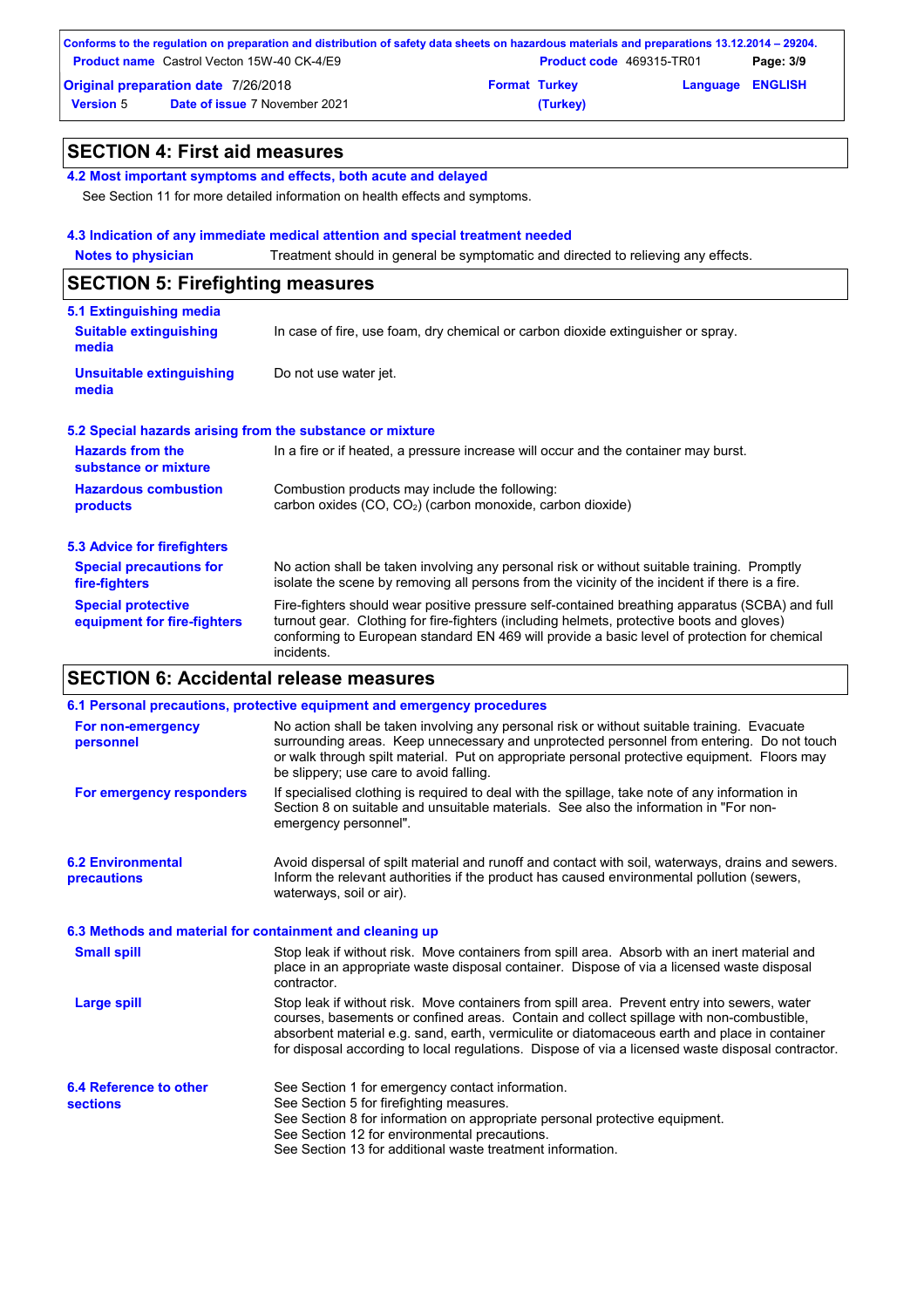|                                            | Conforms to the regulation on preparation and distribution of safety data sheets on hazardous materials and preparations 13.12.2014 – 29204. |                      |                                 |                         |           |
|--------------------------------------------|----------------------------------------------------------------------------------------------------------------------------------------------|----------------------|---------------------------------|-------------------------|-----------|
|                                            | <b>Product name</b> Castrol Vecton 15W-40 CK-4/E9                                                                                            |                      | <b>Product code</b> 469315-TR01 |                         | Page: 4/9 |
| <b>Original preparation date 7/26/2018</b> |                                                                                                                                              | <b>Format Turkey</b> |                                 | <b>Language ENGLISH</b> |           |
| <b>Version 5</b>                           | <b>Date of issue 7 November 2021</b>                                                                                                         |                      | (Turkey)                        |                         |           |

# **SECTION 7: Handling and storage**

| 7.1 Precautions for safe handling                                                    |                                                                                                                                                                                                                                                                                                                                                                                                                                                                                                                                                                                             |
|--------------------------------------------------------------------------------------|---------------------------------------------------------------------------------------------------------------------------------------------------------------------------------------------------------------------------------------------------------------------------------------------------------------------------------------------------------------------------------------------------------------------------------------------------------------------------------------------------------------------------------------------------------------------------------------------|
| <b>Protective measures</b>                                                           | Put on appropriate personal protective equipment (see Section 8).                                                                                                                                                                                                                                                                                                                                                                                                                                                                                                                           |
| <b>Advice on general</b><br>occupational hygiene                                     | Eating, drinking and smoking should be prohibited in areas where this material is handled,<br>stored and processed. Wash thoroughly after handling. Remove contaminated clothing and<br>protective equipment before entering eating areas. See also Section 8 for additional<br>information on hygiene measures.                                                                                                                                                                                                                                                                            |
| <b>7.2 Conditions for safe</b><br>storage, including any<br><b>incompatibilities</b> | Store in accordance with local regulations. Store in original container protected from direct<br>sunlight in a dry, cool and well-ventilated area, away from incompatible materials (see Section<br>10) and food and drink. Keep container tightly closed and sealed until ready for use. Store and<br>use only in equipment/containers designed for use with this product. Containers that have<br>been opened must be carefully resealed and kept upright to prevent leakage. Do not store in<br>unlabelled containers. Use appropriate containment to avoid environmental contamination. |
| <b>Not suitable</b>                                                                  | Prolonged exposure to elevated temperature.                                                                                                                                                                                                                                                                                                                                                                                                                                                                                                                                                 |
| 7.3 Specific end use(s)                                                              |                                                                                                                                                                                                                                                                                                                                                                                                                                                                                                                                                                                             |
| <b>Recommendations</b>                                                               | Not available.                                                                                                                                                                                                                                                                                                                                                                                                                                                                                                                                                                              |

### **SECTION 8: Exposure controls/personal protection**

### **8.1 Control parameters**

### **Occupational exposure limits**

| <b>Distillates (petroleum), hydrotreated heavy paraffinic   ACGIH TLV (United States).</b> | TWA: 5 mg/m <sup>3</sup> 8 hours. Issued/Revised: 11/2009 Form: Inhalable                                                  |
|--------------------------------------------------------------------------------------------|----------------------------------------------------------------------------------------------------------------------------|
|                                                                                            | fraction                                                                                                                   |
| Distillates (petroleum), solvent-dewaxed heavy<br>paraffinic                               | <b>ACGIH TLV (United States).</b><br>TWA: 5 mg/m <sup>3</sup> 8 hours. Issued/Revised: 11/2009 Form: Inhalable<br>fraction |
| Distillates (petroleum), hydrotreated heavy paraffinic <b>  ACGIH TLV (United States).</b> | TWA: 5 mg/m <sup>3</sup> 8 hours. Issued/Revised: 11/2009 Form: Inhalable<br>fraction                                      |

Whilst specific OELs for certain components may be shown in this section, other components may be present in any mist, vapour or dust produced. Therefore, the specific OELs may not be applicable to the product as a whole and are provided for guidance only.

| <b>Recommended monitoring</b><br>procedures | If this product contains ingredients with exposure limits, personal, workplace atmosphere or<br>biological monitoring may be required to determine the effectiveness of the ventilation or other<br>control measures and/or the necessity to use respiratory protective equipment. Reference<br>should be made to monitoring standards, such as the following: European Standard EN 689<br>(Workplace atmospheres - Guidance for the assessment of exposure by inhalation to chemical<br>agents for comparison with limit values and measurement strategy) European Standard EN<br>14042 (Workplace atmospheres - Guide for the application and use of procedures for the<br>assessment of exposure to chemical and biological agents) European Standard EN 482<br>(Workplace atmospheres - General requirements for the performance of procedures for the<br>measurement of chemical agents) Reference to national guidance documents for methods for<br>the determination of hazardous substances will also be required. |
|---------------------------------------------|----------------------------------------------------------------------------------------------------------------------------------------------------------------------------------------------------------------------------------------------------------------------------------------------------------------------------------------------------------------------------------------------------------------------------------------------------------------------------------------------------------------------------------------------------------------------------------------------------------------------------------------------------------------------------------------------------------------------------------------------------------------------------------------------------------------------------------------------------------------------------------------------------------------------------------------------------------------------------------------------------------------------------|
| <b>8.2 Exposure controls</b>                |                                                                                                                                                                                                                                                                                                                                                                                                                                                                                                                                                                                                                                                                                                                                                                                                                                                                                                                                                                                                                            |
| <b>Appropriate engineering</b><br>controls  | All activities involving chemicals should be assessed for their risks to health, to ensure<br>exposures are adequately controlled. Personal protective equipment should only be considered<br>after other forms of control measures (e.g. engineering controls) have been suitably evaluated.<br>Personal protective equipment should conform to appropriate standards, be suitable for use, be<br>kept in good condition and properly maintained.<br>Your supplier of personal protective equipment should be consulted for advice on selection and<br>appropriate standards. For further information contact your national organisation for standards.<br>Provide exhaust ventilation or other engineering controls to keep the relevant airborne<br>concentrations below their respective occupational exposure limits.<br>The final choice of protective equipment will depend upon a risk assessment. It is important to<br>ensure that all items of personal protective equipment are compatible.                    |
| <b>Individual protection measures</b>       |                                                                                                                                                                                                                                                                                                                                                                                                                                                                                                                                                                                                                                                                                                                                                                                                                                                                                                                                                                                                                            |
| <b>Hygiene measures</b>                     | Wash hands, forearms and face thoroughly after handling chemical products, before eating,<br>smoking and using the lavatory and at the end of the working period. Appropriate techniques<br>should be used to remove potentially contaminated clothing. Wash contaminated clothing<br>before reusing. Ensure that eyewash stations and safety showers are close to the workstation<br>location.                                                                                                                                                                                                                                                                                                                                                                                                                                                                                                                                                                                                                            |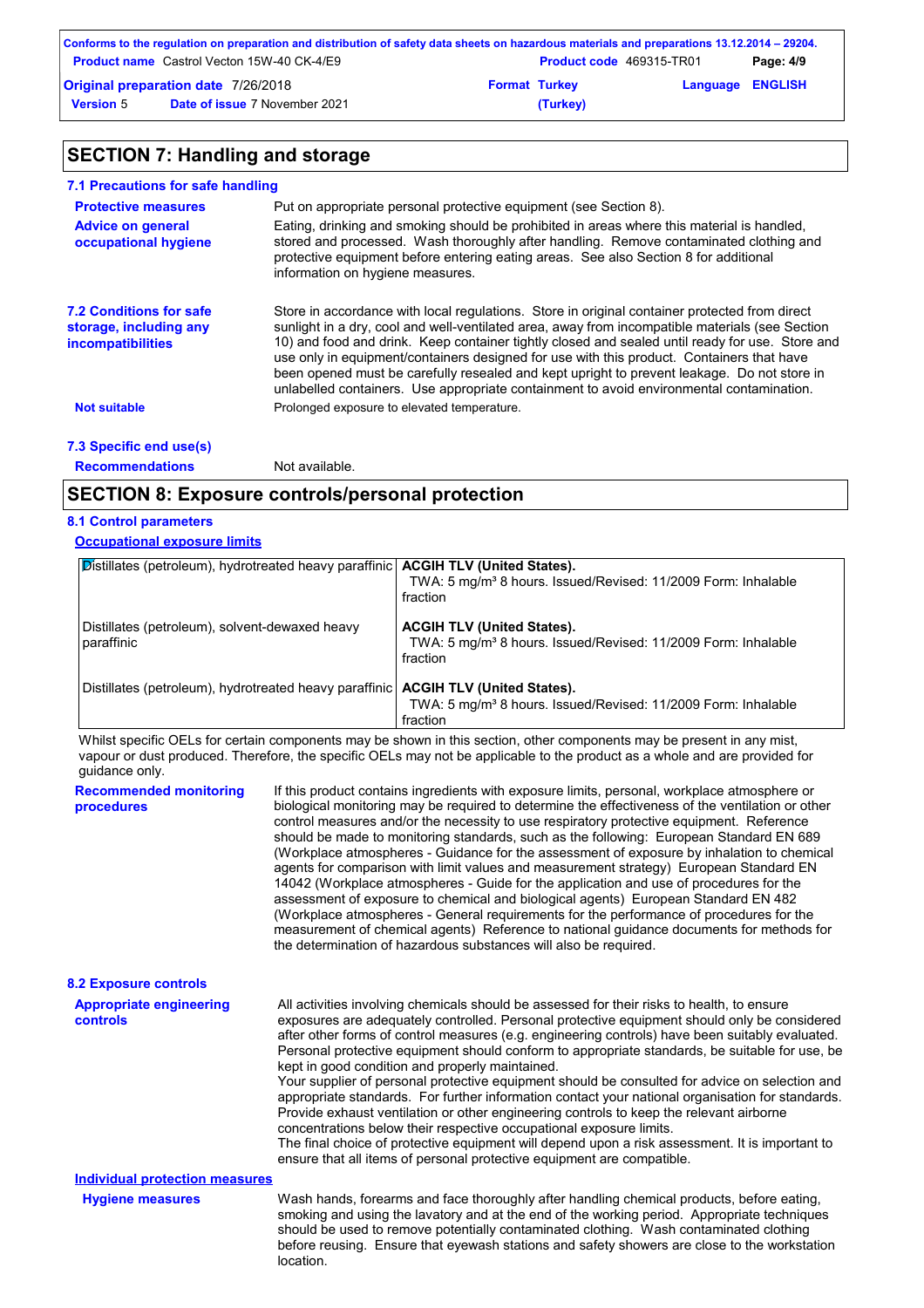|                  | Conforms to the regulation on preparation and distribution of safety data sheets on hazardous materials and preparations 13.12.2014 – 29204. |                      |                                 |                         |           |
|------------------|----------------------------------------------------------------------------------------------------------------------------------------------|----------------------|---------------------------------|-------------------------|-----------|
|                  | <b>Product name</b> Castrol Vecton 15W-40 CK-4/E9                                                                                            |                      | <b>Product code</b> 469315-TR01 |                         | Page: 5/9 |
|                  | <b>Original preparation date 7/26/2018</b>                                                                                                   | <b>Format Turkey</b> |                                 | <b>Language ENGLISH</b> |           |
| <b>Version 5</b> | <b>Date of issue 7 November 2021</b>                                                                                                         |                      | (Turkey)                        |                         |           |

# **SECTION 8: Exposure controls/personal protection**

| <b>Respiratory protection</b>             | In case of insufficient ventilation, wear suitable respiratory equipment.<br>The correct choice of respiratory protection depends upon the chemicals being handled, the<br>conditions of work and use, and the condition of the respiratory equipment. Safety procedures<br>should be developed for each intended application. Respiratory protection equipment should<br>therefore be chosen in consultation with the supplier/manufacturer and with a full assessment<br>of the working conditions.                                                                                                                                                                                                                                                                                        |
|-------------------------------------------|----------------------------------------------------------------------------------------------------------------------------------------------------------------------------------------------------------------------------------------------------------------------------------------------------------------------------------------------------------------------------------------------------------------------------------------------------------------------------------------------------------------------------------------------------------------------------------------------------------------------------------------------------------------------------------------------------------------------------------------------------------------------------------------------|
| <b>Eye/face protection</b>                | Safety glasses with side shields.                                                                                                                                                                                                                                                                                                                                                                                                                                                                                                                                                                                                                                                                                                                                                            |
| <b>Skin protection</b>                    |                                                                                                                                                                                                                                                                                                                                                                                                                                                                                                                                                                                                                                                                                                                                                                                              |
| <b>Hand protection</b>                    | Wear protective gloves if prolonged or repeated contact is likely. Wear chemical resistant<br>gloves. Recommended: Nitrile gloves. The correct choice of protective gloves depends upon<br>the chemicals being handled, the conditions of work and use, and the condition of the gloves<br>(even the best chemically resistant glove will break down after repeated chemical exposures).<br>Most gloves provide only a short time of protection before they must be discarded and replaced.<br>Because specific work environments and material handling practices vary, safety procedures<br>should be developed for each intended application. Gloves should therefore be chosen in<br>consultation with the supplier/manufacturer and with a full assessment of the working<br>conditions. |
| <b>Skin and body</b>                      | Use of protective clothing is good industrial practice.<br>Personal protective equipment for the body should be selected based on the task being<br>performed and the risks involved and should be approved by a specialist before handling this<br>product.<br>Cotton or polyester/cotton overalls will only provide protection against light superficial<br>contamination that will not soak through to the skin. Overalls should be laundered on a regular<br>basis. When the risk of skin exposure is high (e.g. when cleaning up spillages or if there is a<br>risk of splashing) then chemical resistant aprons and/or impervious chemical suits and boots<br>will be required.                                                                                                        |
| <b>Environmental exposure</b><br>controls | Emissions from ventilation or work process equipment should be checked to ensure they<br>comply with the requirements of environmental protection legislation. In some cases, fume<br>scrubbers, filters or engineering modifications to the process equipment will be necessary to<br>reduce emissions to acceptable levels.                                                                                                                                                                                                                                                                                                                                                                                                                                                                |

# **SECTION 9: Physical and chemical properties**

The conditions of measurement of all properties are at standard temperature and pressure unless otherwise indicated.

#### **9.1 Information on basic physical and chemical properties**

| <b>Appearance</b>                               |                  |                                              |  |
|-------------------------------------------------|------------------|----------------------------------------------|--|
| <b>Physical state</b>                           | Liquid.          |                                              |  |
| <b>Colour</b>                                   | Amber. [Light]   |                                              |  |
| <b>Odour</b>                                    | Not available.   |                                              |  |
| <b>Odour threshold</b>                          | Not available.   |                                              |  |
| рH                                              | Not applicable.  |                                              |  |
| <b>Melting point/freezing point</b>             | Not available.   |                                              |  |
| Initial boiling point and boiling<br>range      | Not available.   |                                              |  |
| <b>Pour point</b>                               | -42 $^{\circ}$ C |                                              |  |
| <b>Flash point</b>                              |                  | Closed cup: 202°C (395.6°F) [Pensky-Martens] |  |
| <b>Evaporation rate</b>                         | Not available.   |                                              |  |
| <b>Flammability (solid, gas)</b>                |                  | Not applicable. Based on - Physical state    |  |
| Upper/lower flammability or<br>explosive limits | Not available.   |                                              |  |
| <b>Vapour pressure</b>                          |                  | Vapour Pressure at 20°C                      |  |

|                                                                 |        | Vapour Pressure at 20°C |                    |          | Vapour pressure at 50°C |               |  |
|-----------------------------------------------------------------|--------|-------------------------|--------------------|----------|-------------------------|---------------|--|
| <b>Ingredient name</b>                                          | mm Hg  | kPa                     | <b>Method</b>      | mm<br>Hg | kPa                     | <b>Method</b> |  |
| Distillates (petroleum),<br>hydrotreated heavy<br>paraffinic    | 0.08   | < 0.011                 | <b>ASTM D 5191</b> |          |                         |               |  |
| Distillates (petroleum),<br>solvent-dewaxed<br>heavy paraffinic | < 0.08 | < 0.011                 | <b>ASTM D 5191</b> |          |                         |               |  |
| Distillates (petroleum),<br>hydrotreated heavy<br>paraffinic    | < 0.08 | < 0.011                 | <b>ASTM D 5191</b> |          |                         |               |  |
| Not available.                                                  |        |                         |                    |          |                         |               |  |

Not available.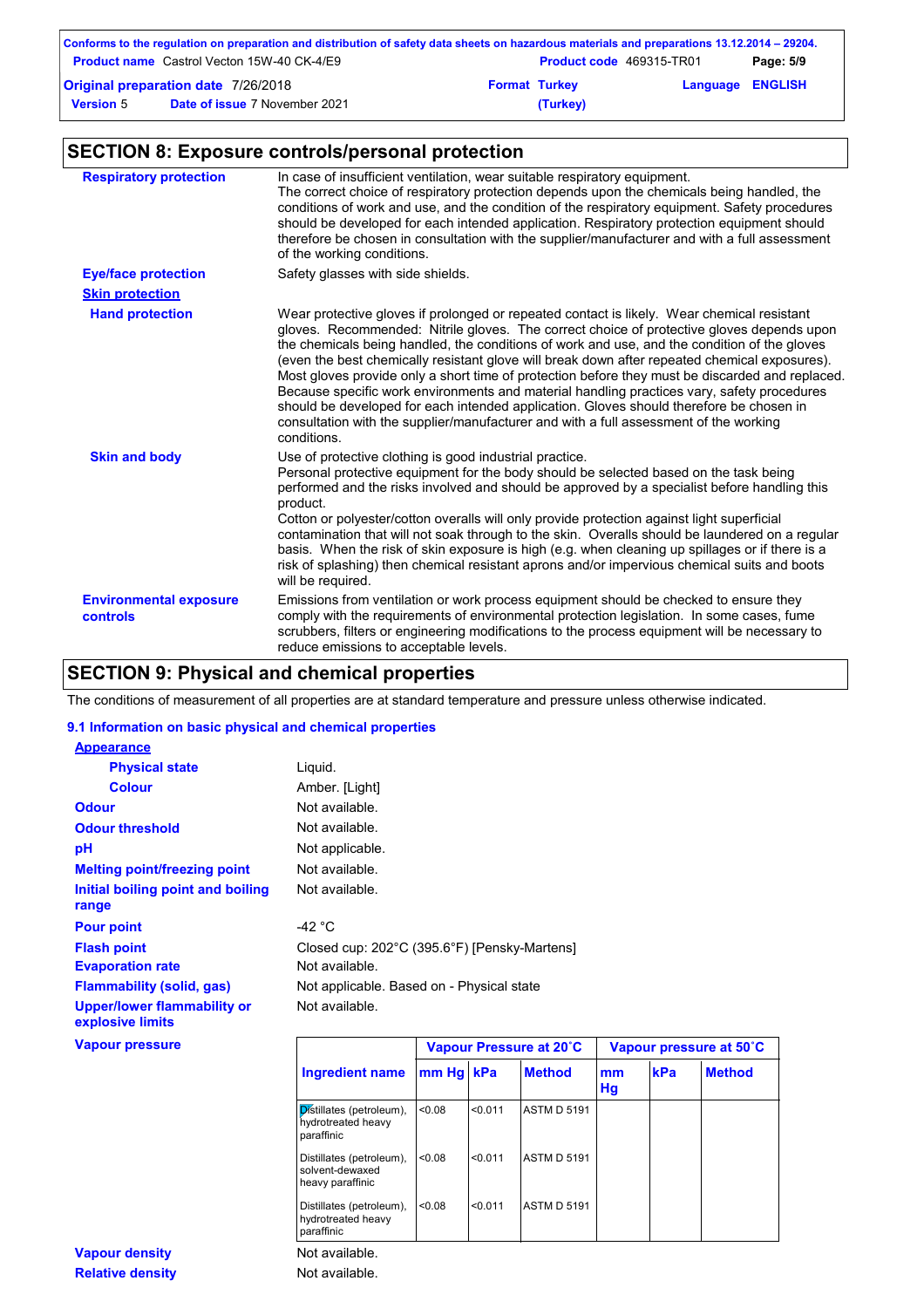|                  | Conforms to the regulation on preparation and distribution of safety data sheets on hazardous materials and preparations 13.12.2014 – 29204. |                      |                                 |                         |           |
|------------------|----------------------------------------------------------------------------------------------------------------------------------------------|----------------------|---------------------------------|-------------------------|-----------|
|                  | <b>Product name</b> Castrol Vecton 15W-40 CK-4/E9                                                                                            |                      | <b>Product code</b> 469315-TR01 |                         | Page: 6/9 |
|                  | <b>Original preparation date 7/26/2018</b>                                                                                                   | <b>Format Turkey</b> |                                 | <b>Language ENGLISH</b> |           |
| <b>Version 5</b> | <b>Date of issue 7 November 2021</b>                                                                                                         |                      | (Turkey)                        |                         |           |

| <b>SECTION 9: Physical and chemical properties</b> |                                                                                                                                      |                 |     |               |  |
|----------------------------------------------------|--------------------------------------------------------------------------------------------------------------------------------------|-----------------|-----|---------------|--|
| <b>Density</b>                                     | <1000 kg/m <sup>3</sup> (<1 g/cm <sup>3</sup> ) at 15 <sup>°</sup> C                                                                 |                 |     |               |  |
| <b>Solubility(ies)</b>                             | insoluble in water.                                                                                                                  |                 |     |               |  |
| <b>Partition coefficient: n-octanol/</b><br>water  | Not applicable.                                                                                                                      |                 |     |               |  |
| <b>Auto-ignition temperature</b>                   | <b>Ingredient name</b>                                                                                                               | $\rm ^{\circ}C$ | °F  | <b>Method</b> |  |
|                                                    | reaction mass of isomers of:<br>C7-9-alkyl 3-(3,5-di-tert-butyl-<br>4-hydroxyphenyl) propionate                                      | 365             | 689 |               |  |
| <b>Decomposition temperature</b>                   | Not available.                                                                                                                       |                 |     |               |  |
| <b>Viscosity</b>                                   | Kinematic: 115 mm <sup>2</sup> /s (115 cSt) at 40 $^{\circ}$ C<br>Kinematic: 14.7 to 16 mm <sup>2</sup> /s (14.7 to 16 cSt) at 100°C |                 |     |               |  |
| <b>Explosive properties</b>                        | Not available.                                                                                                                       |                 |     |               |  |
| <b>Oxidising properties</b>                        | Not available.                                                                                                                       |                 |     |               |  |
| <b>Particle characteristics</b>                    |                                                                                                                                      |                 |     |               |  |
| <b>Median particle size</b>                        | <b>Not applicable.</b>                                                                                                               |                 |     |               |  |

#### **9.2 Other information**

No additional information.

| <b>SECTION 10: Stability and reactivity</b>       |                                                                                                                                                                         |  |
|---------------------------------------------------|-------------------------------------------------------------------------------------------------------------------------------------------------------------------------|--|
| <b>10.1 Reactivity</b>                            | No specific test data available for this product. Refer to Conditions to avoid and Incompatible<br>materials for additional information.                                |  |
| <b>10.2 Chemical stability</b>                    | The product is stable.                                                                                                                                                  |  |
| <b>10.3 Possibility of</b><br>hazardous reactions | Under normal conditions of storage and use, hazardous reactions will not occur.<br>Under normal conditions of storage and use, hazardous polymerisation will not occur. |  |
| <b>10.4 Conditions to avoid</b>                   | Avoid all possible sources of ignition (spark or flame).                                                                                                                |  |
| <b>10.5 Incompatible materials</b>                | Reactive or incompatible with the following materials: oxidising materials.                                                                                             |  |
| <b>10.6 Hazardous</b><br>decomposition products   | Under normal conditions of storage and use, hazardous decomposition products should not be<br>produced.                                                                 |  |

# **SECTION 11: Toxicological information**

# **11.1 Information on toxicological effects**

| <b>Information on likely</b><br>routes of exposure | Routes of entry anticipated: Dermal, Inhalation.                                                                  |
|----------------------------------------------------|-------------------------------------------------------------------------------------------------------------------|
| <b>Potential acute health effects</b>              |                                                                                                                   |
| <b>Inhalation</b>                                  | Vapour inhalation under ambient conditions is not normally a problem due to low vapour<br>pressure.               |
| <b>Ingestion</b>                                   | No known significant effects or critical hazards.                                                                 |
| <b>Skin contact</b>                                | Defatting to the skin. May cause skin dryness and irritation.                                                     |
| Eye contact                                        | Not classified as an eye irritant. Based on data available for this or related materials.                         |
|                                                    | <u>Symptoms related to the physical, chemical and toxicological characteristics</u>                               |
| <b>Inhalation</b>                                  | No specific data.                                                                                                 |
| <b>Ingestion</b>                                   | No specific data.                                                                                                 |
| <b>Skin contact</b>                                | Adverse symptoms may include the following:<br>irritation<br>dryness<br>cracking                                  |
| <b>Eye contact</b>                                 | No specific data.                                                                                                 |
|                                                    | Delayed and immediate effects as well as chronic effects from short and long-term exposure                        |
| <b>Inhalation</b>                                  | Overexposure to the inhalation of airborne droplets or aerosols may cause irritation of the<br>respiratory tract. |
| <b>Ingestion</b>                                   | Ingestion of large quantities may cause nausea and diarrhoea.                                                     |
| <b>Skin contact</b>                                | Prolonged or repeated contact can defat the skin and lead to irritation and/or dermatitis.                        |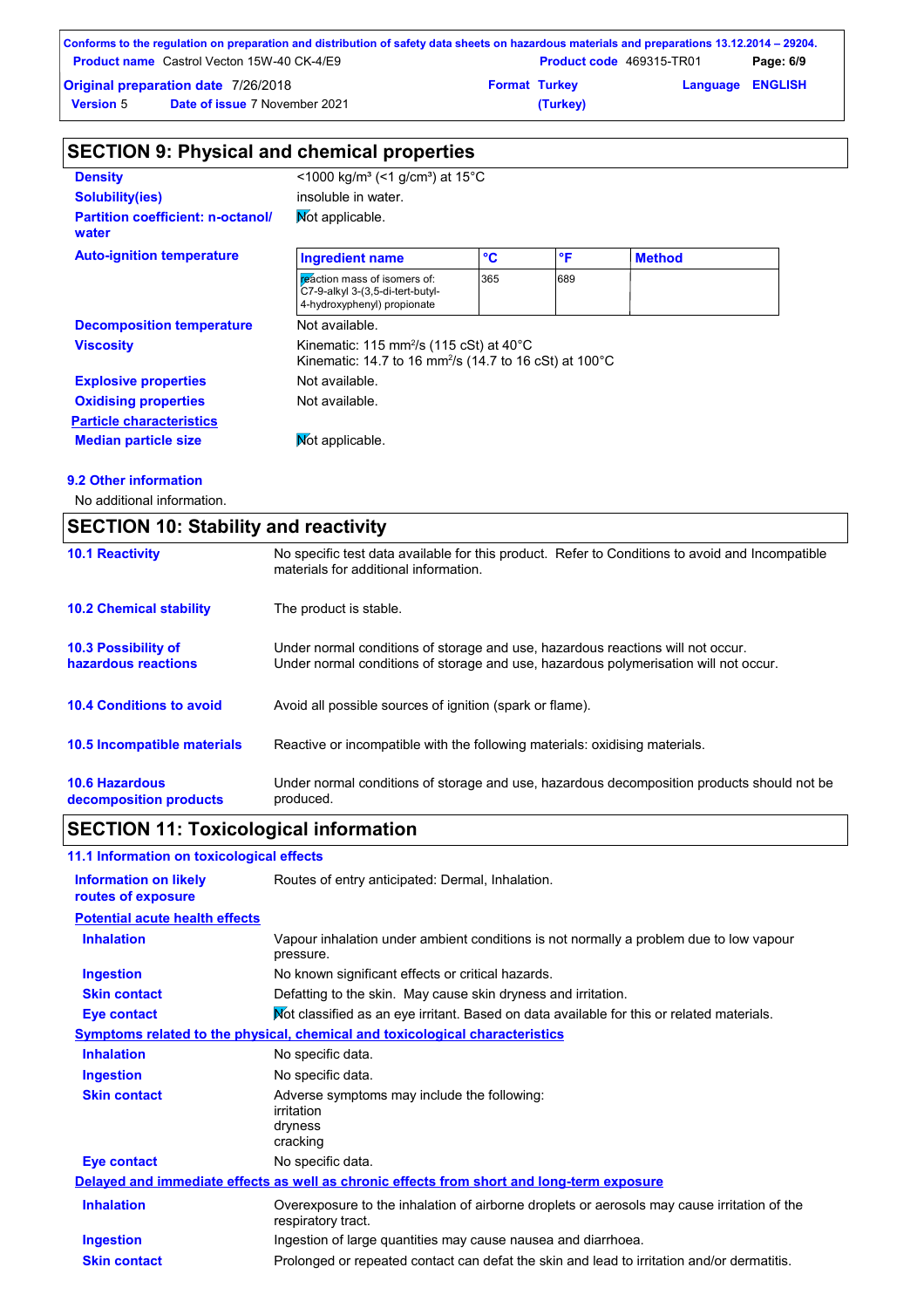|                  | Conforms to the regulation on preparation and distribution of safety data sheets on hazardous materials and preparations 13.12.2014 – 29204. |                      |                                 |                         |           |
|------------------|----------------------------------------------------------------------------------------------------------------------------------------------|----------------------|---------------------------------|-------------------------|-----------|
|                  | <b>Product name</b> Castrol Vecton 15W-40 CK-4/E9                                                                                            |                      | <b>Product code</b> 469315-TR01 |                         | Page: 7/9 |
|                  | <b>Original preparation date 7/26/2018</b>                                                                                                   | <b>Format Turkey</b> |                                 | <b>Language ENGLISH</b> |           |
| <b>Version 5</b> | <b>Date of issue 7 November 2021</b>                                                                                                         |                      | (Turkey)                        |                         |           |

# **SECTION 11: Toxicological information**

| Eye contact                             | Potential risk of transient stinging or redness if accidental eye contact occurs.                                                                                                                                                                                                                                                                                                                        |  |  |  |
|-----------------------------------------|----------------------------------------------------------------------------------------------------------------------------------------------------------------------------------------------------------------------------------------------------------------------------------------------------------------------------------------------------------------------------------------------------------|--|--|--|
| <b>Potential chronic health effects</b> |                                                                                                                                                                                                                                                                                                                                                                                                          |  |  |  |
| <b>General</b>                          | USED ENGINE OILS<br>Combustion products resulting from the operation of internal combustion engines contaminate<br>engine oils during use. Used engine oil may contain hazardous components which have the<br>potential to cause skin cancer. Frequent or prolonged contact with all types and makes of used<br>engine oil must therefore be avoided and a high standard of personal hygiene maintained. |  |  |  |
| <b>Carcinogenicity</b>                  | No known significant effects or critical hazards.                                                                                                                                                                                                                                                                                                                                                        |  |  |  |
| <b>Mutagenicity</b>                     | No known significant effects or critical hazards.                                                                                                                                                                                                                                                                                                                                                        |  |  |  |
| <b>Developmental effects</b>            | No known significant effects or critical hazards.                                                                                                                                                                                                                                                                                                                                                        |  |  |  |
| <b>Fertility effects</b>                | No known significant effects or critical hazards.                                                                                                                                                                                                                                                                                                                                                        |  |  |  |

# **SECTION 12: Ecological information**

#### **12.1 Toxicity**

**Environmental hazards** Not classified as dangerous

Product not classified for environmental effects. Based on data available for this or related materials.

#### **12.2 Persistence and degradability**

Expected to be biodegradable.

#### **12.3 Bioaccumulative potential**

This product is not expected to bioaccumulate through food chains in the environment.

| <b>12.4 Mobility in soil</b>                                  |                                                                      |
|---------------------------------------------------------------|----------------------------------------------------------------------|
| <b>Soil/water partition</b><br>coefficient (K <sub>oc</sub> ) | Not available.                                                       |
| <b>Mobility</b>                                               | Spillages may penetrate the soil causing ground water contamination. |

#### **12.5 Results of PBT and vPvB assessment**

This mixture does not contain any substances that are assessed to be a PBT or a vPvB.

#### **12.6 Other adverse effects**

**Other ecological information**

Spills may form a film on water surfaces causing physical damage to organisms. Oxygen transfer could also be impaired.

### **SECTION 13: Disposal considerations**

### **13.1 Waste treatment methods**

| <b>Methods of disposal</b> | The generation of waste should be avoided or minimised wherever possible. Significant<br>quantities of waste product residues should not be disposed of via the foul sewer but processed<br>in a suitable effluent treatment plant. Dispose of surplus and non-recyclable products via a<br>licensed waste disposal contractor. Disposal of this product, solutions and any by-products<br>should at all times comply with the requirements of environmental protection and waste disposal<br>legislation and any regional local authority reguirements. Waste packaging should be recycled.<br>Incineration or landfill should only be considered when recycling is not feasible. This material<br>and its container must be disposed of in a safe way. Empty containers or liners may retain some<br>product residues. Avoid dispersal of spilt material and runoff and contact with soil, waterways,<br>drains and sewers. |
|----------------------------|-------------------------------------------------------------------------------------------------------------------------------------------------------------------------------------------------------------------------------------------------------------------------------------------------------------------------------------------------------------------------------------------------------------------------------------------------------------------------------------------------------------------------------------------------------------------------------------------------------------------------------------------------------------------------------------------------------------------------------------------------------------------------------------------------------------------------------------------------------------------------------------------------------------------------------|
| <b>Special precautions</b> | This material and its container must be disposed of in a safe way. Care should be taken when<br>handling emptied containers that have not been cleaned or rinsed out. Empty containers or liners<br>may retain some product residues. Empty containers represent a fire hazard as they may contain<br>flammable product residues and vapour. Never weld, solder or braze empty containers. Avoid<br>dispersal of spilt material and runoff and contact with soil, waterways, drains and sewers.                                                                                                                                                                                                                                                                                                                                                                                                                               |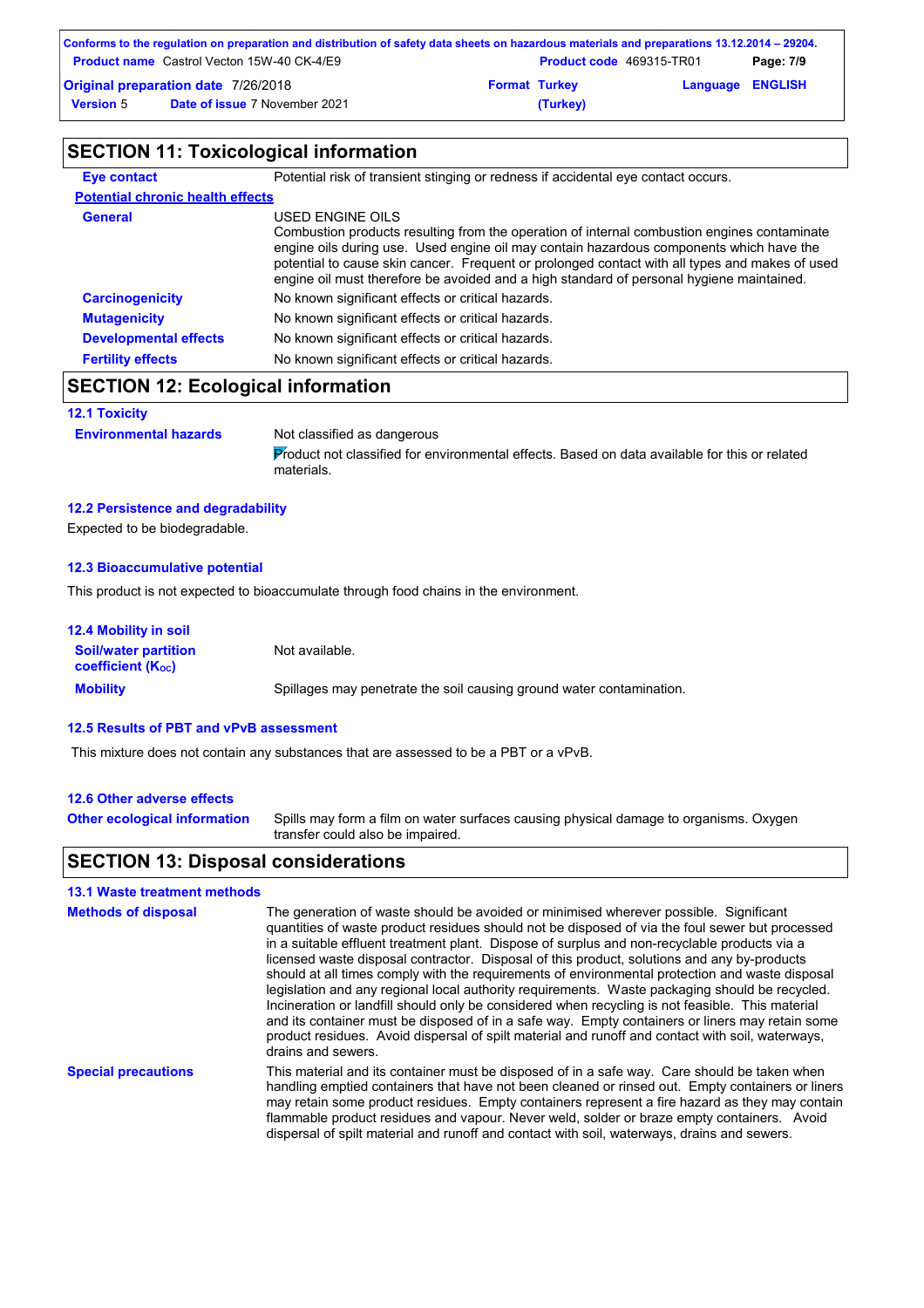|                                            | Conforms to the regulation on preparation and distribution of safety data sheets on hazardous materials and preparations 13.12.2014 – 29204. |                      |                                 |                         |           |
|--------------------------------------------|----------------------------------------------------------------------------------------------------------------------------------------------|----------------------|---------------------------------|-------------------------|-----------|
|                                            | <b>Product name</b> Castrol Vecton 15W-40 CK-4/E9                                                                                            |                      | <b>Product code</b> 469315-TR01 |                         | Page: 8/9 |
| <b>Original preparation date 7/26/2018</b> |                                                                                                                                              | <b>Format Turkey</b> |                                 | <b>Language ENGLISH</b> |           |
| <b>Version 5</b>                           | <b>Date of issue 7 November 2021</b>                                                                                                         |                      | (Turkey)                        |                         |           |

### **SECTION 14: Transport information**

|                                           | <b>ADR/RID</b> | <b>ADN</b>               | <b>IMDG</b>              | <b>IATA</b>    |
|-------------------------------------------|----------------|--------------------------|--------------------------|----------------|
| 14.1 UN number                            | Not regulated. | Not regulated.           | Not regulated.           | Not regulated. |
| 14.2 UN proper<br>shipping name           |                | $\overline{\phantom{0}}$ | $\overline{\phantom{a}}$ |                |
| <b>14.3 Transport</b><br>hazard class(es) |                | $\overline{\phantom{0}}$ | $\overline{\phantom{a}}$ |                |
| 14.4 Packing<br>group                     |                | $\overline{\phantom{0}}$ | $\overline{\phantom{0}}$ |                |
| 14.5<br><b>Environmental</b><br>hazards   | No.            | No.                      | No.                      | No.            |
| <b>Additional</b><br>information          |                |                          | $\overline{\phantom{0}}$ |                |

**14.6 Special precautions for user** Not available.

| <b>14.7 Transport in bulk</b> | Not available. |
|-------------------------------|----------------|
| according to IMO              |                |
| instruments                   |                |

# **SECTION 15: Regulatory information**

|                                                                 | 15.1 Safety, health and environmental regulations/legislation specific for the substance or mixture      |
|-----------------------------------------------------------------|----------------------------------------------------------------------------------------------------------|
| <b>National inventory</b>                                       |                                                                                                          |
| <b>Australia inventory (AIIC)</b>                               | All components are listed or exempted.                                                                   |
| <b>Canada inventory</b>                                         | All components are listed or exempted.                                                                   |
| <b>China inventory (IECSC)</b>                                  | At least one component is not listed.                                                                    |
| <b>Japan inventory (CSCL)</b>                                   | All components are listed or exempted.                                                                   |
| <b>Korea inventory (KECI)</b>                                   | All components are listed or exempted.                                                                   |
| <b>Philippines inventory</b><br>(PICCS)                         | All components are listed or exempted.                                                                   |
| <b>REACH Status</b>                                             | For the REACH status of this product please consult your company contact, as identified in<br>Section 1. |
| <b>Taiwan Chemical</b><br><b>Substances Inventory</b><br>(TCSI) | All components are listed or exempted.                                                                   |
| <b>United States inventory</b><br>(TSCA 8b)                     | At least one component is not listed and at least one component is inactive.                             |

# **SECTION 16: Other information**

| RID = The Regulations concerning the International Carriage of Dangerous Goods by Rail | <b>Abbreviations and acronyms</b> | ACGIH = American Conference of Industrial Hygienists<br>ADN = European Provisions concerning the International Carriage of Dangerous Goods by<br>Inland Waterway<br>ADR = The European Agreement concerning the International Carriage of Dangerous Goods by<br>Road<br>$ATE = Acute Toxicity Estimate$<br>BCF = Bioconcentration Factor<br>CAS = Chemical Abstracts Service<br>GHS = Globally Harmonized System of Classification and Labelling of Chemicals<br>IATA = International Air Transport Association<br>IBC = Intermediate Bulk Container<br><b>IMDG</b> = International Maritime Dangerous Goods<br>LogPow = logarithm of the octanol/water partition coefficient<br>MARPOL = International Convention for the Prevention of Pollution From Ships, 1973 as<br>modified by the Protocol of 1978. ("Marpol" = marine pollution)<br>OECD = Organisation for Economic Co-operation and Development<br>PBT = Persistent, Bioaccumulative and Toxic |
|----------------------------------------------------------------------------------------|-----------------------------------|-----------------------------------------------------------------------------------------------------------------------------------------------------------------------------------------------------------------------------------------------------------------------------------------------------------------------------------------------------------------------------------------------------------------------------------------------------------------------------------------------------------------------------------------------------------------------------------------------------------------------------------------------------------------------------------------------------------------------------------------------------------------------------------------------------------------------------------------------------------------------------------------------------------------------------------------------------------|
|----------------------------------------------------------------------------------------|-----------------------------------|-----------------------------------------------------------------------------------------------------------------------------------------------------------------------------------------------------------------------------------------------------------------------------------------------------------------------------------------------------------------------------------------------------------------------------------------------------------------------------------------------------------------------------------------------------------------------------------------------------------------------------------------------------------------------------------------------------------------------------------------------------------------------------------------------------------------------------------------------------------------------------------------------------------------------------------------------------------|